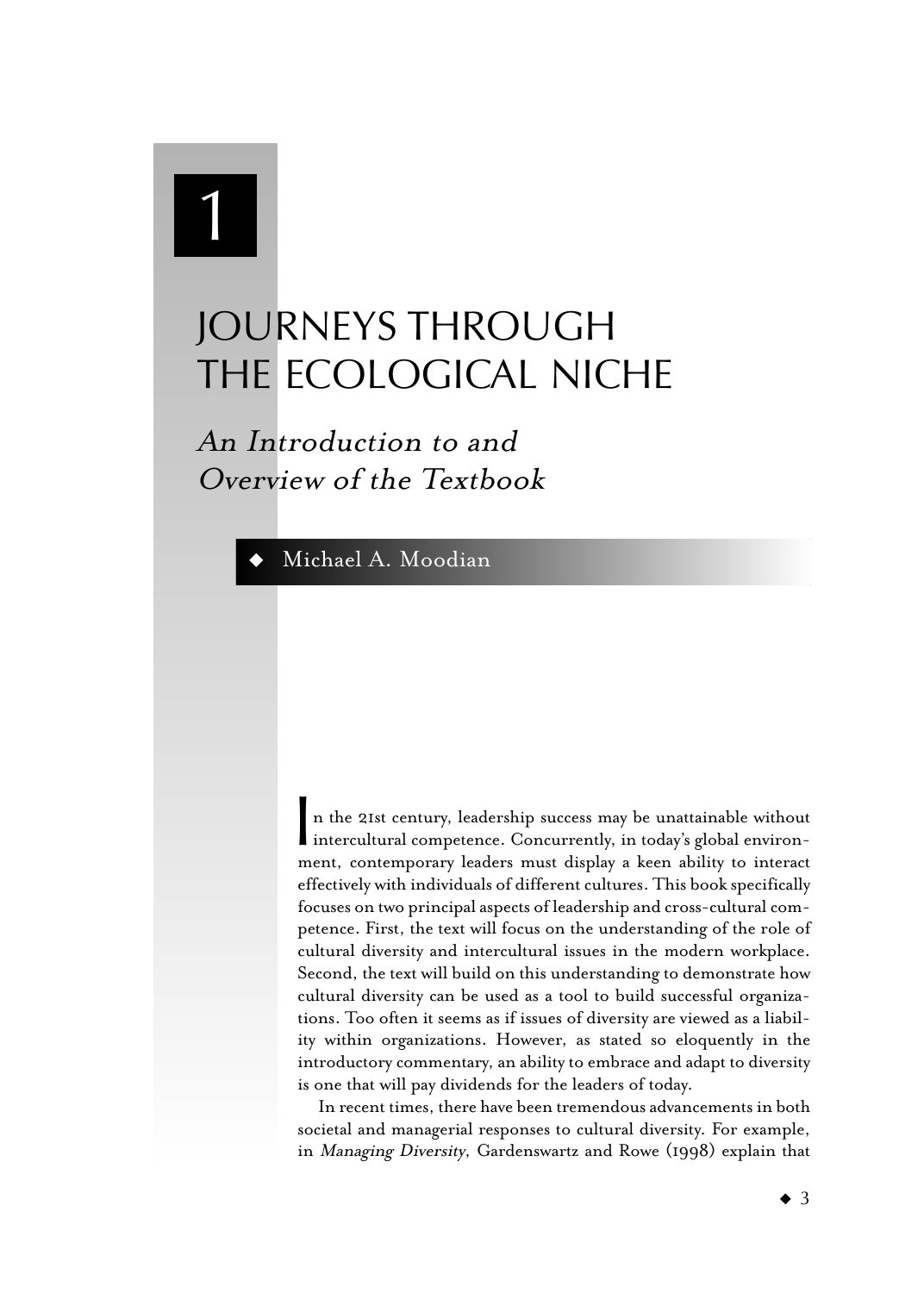affirmative action alone is not an adequate management philosophy. Instead, there is now a three-part approach that includes affirmative action, the valuing of differences, and the managing of diversity. In Basic Concepts of Intercultural Communication, Bennett (1998) counters the Golden Rule of treating another as one would want to be treated with the intercultural philosophy in which differences are not minimized and one who is truly interculturally competent is able to practice mutual adaptation and integration within various cultural settings.

To apply this to organizational studies, take an example such as the process of employee engagement. Perhaps the most critical element of the success of a high-performing organization is the level of engagement among the organization's employees. It goes without saying that a leadership commitment to empowerment and an embracing of concepts such as equifinality will result in an increase in individual motivation on a micro level and an engaged workforce on a macro level, ultimately positively affecting bottomline results (Tubbs, 2006). Those organizations that are highly political and ridden with fear and distrust will ultimately receive apathetic conformity among the employee base, similar to what Freire (1970/2003) refers to in Pedagogy of the Oppressed as the result of the "banking concept of education." An oppressive environment results in a lack of passion and accountability for the purpose and vision of the organization.

However, there is one particular area of emphasis that is growing rapidly in its importance—an organization's response to a culturally diverse employee base. Today only 10% of the countries in the world are racially or ethnically homogeneous (Harris, Moran, & Moran, 2004). This means that in an increasingly global environment, the cross-cultural dynamics of an organization can no longer be

approached as a liability. Ultimately, to create a high-performing organization with an engaged employee force, a total commitment to diversity and inclusion must be prevalent throughout all levels from senior management to hourly labor.

This contrasts with the historical response to issues of diversity, which has focused on assimilating individuals into the ideological philosophy of the majority. This response transitioned to a structural/ system imbalance approach in the 1980s, in which diversity was stressed, but at a superficial level. Today we realize that the optimal management of a diverse workforce is achieved through an intercultural approach or through one of mutual adaptation between leadership and employees (Hammer, 2002). Employee engagement may be unattainable without a focus among leadership on incorporating crosscultural competence training.

How much is lost in major organizations owing to a lack of cross-cultural competence among leaders? In the United States, for example, concepts such as "thinking outside of the box" and risk taking are valued and considered vital to success (Hofstede, 1980). However, maintaining an ethnocentric leadership philosophy among a diverse workforce will offer negative consequences when trying to engage employees and will ultimately downgrade the performance of the organization. If leadership is a primary effect on behavioral engagement, a complete commitment to diversity and continued training related to intercultural competence development will play a vital role in engaging employees and aligning them toward the organization's goals.

In many chapters, this book will utilize specific definitions for the concepts of leadership and intercultural competence. Northouse (2004) defines leadership as "a process whereby an individual influences a group of individuals to achieve a common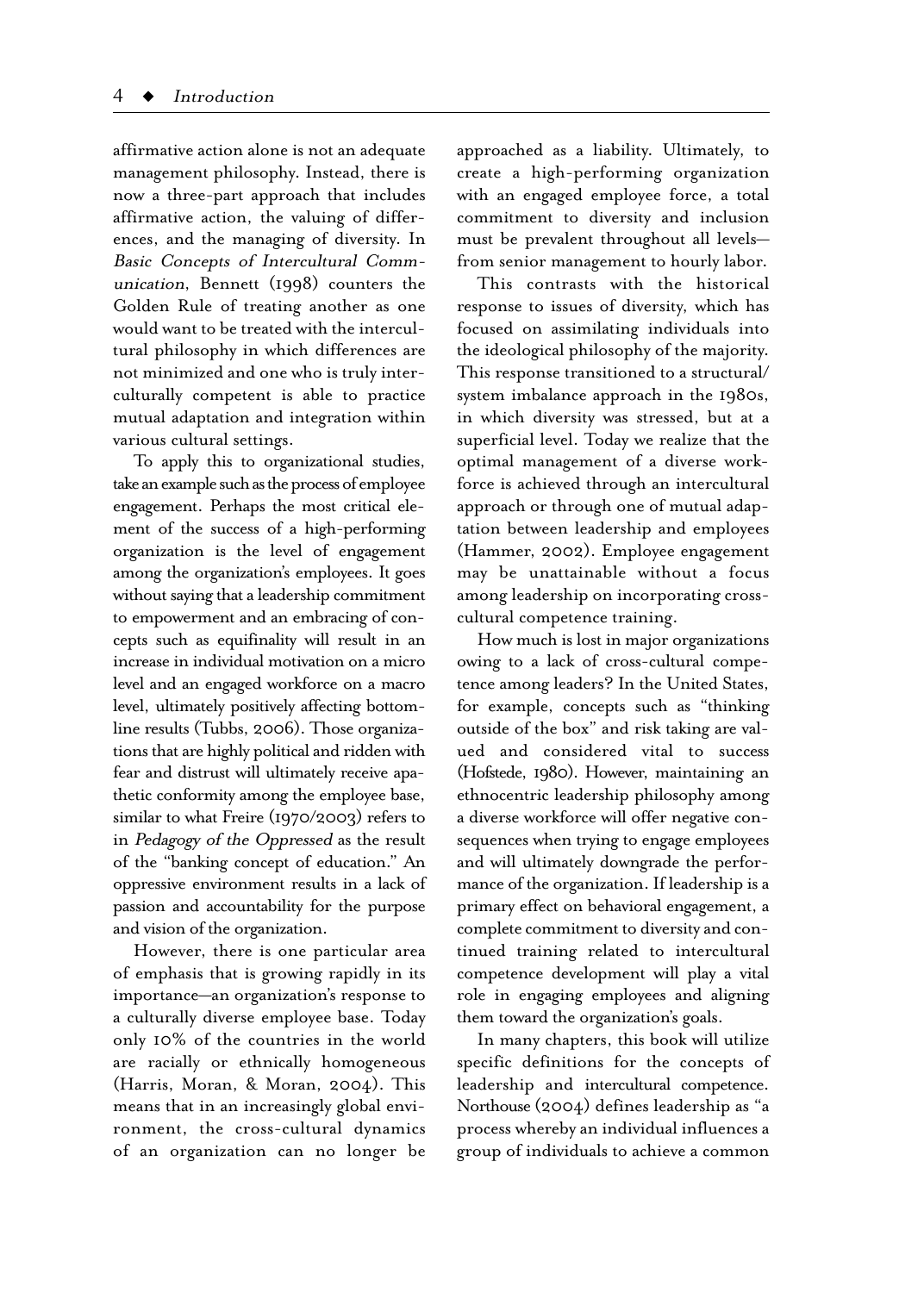goal" (p. 3). Meanwhile, Bennett and Bennett (2004) define intercultural competence as "the ability to communicate effectively in cross-cultural situations and to relate appropriately in a variety of cultural contexts" (p. 149). Developing intercultural competence is not something that can easily be accomplished simply through exposure to an international assignment (Moodian, 2007); there are various factors that must be implemented for this to occur. The point at which the two concepts intersect is the focus of this book.

#### **♦ Evolution of the Textbook**

The idea for this text was first spawned after I participated in the Intercultural Development Inventory workshop (presented by the Intercultural Communication Institute) in Portland, Oregon, in 2005. Originally, the vision of the text was one in which there would be a compilation of chapters that related specifically to instruments used in intercultural training (an expansion of Paige's  $[2004]$  chapter in the Handbook of Intercultural Training). However, after further conceptualization, it was determined that the instrumentation component was one piece of a much larger puzzle. Thus, the instrument chapters evolved into Part IV: Measuring Intercultural Competence. Parts on understanding cultural diversity's evolving role and applying cultural comprehension to organizations were added to provide an all-encompassing overview of topics.

#### PHILOSOPHY, APPROACH, AND USE

Many chapters are presented from the view of an organizational leader in the United States; however, the goal of this text is not to be centered on an American perspective only. There are components of multiple chapters that focus on effective leadership from a global perspective. The principal approach of the book is to blend theory with practical applications. The intended audience includes graduatelevel MBA, international business, human resource management, organizational behavior, educational leadership, public administration, and organizational leadership students, as well as senior corporate managers, human resource practitioners, and government leaders.

The textbook is organized into five separate parts—Part I contains the introductory chapters, Part II focuses on understanding the evolving role of cultural diversity in the workplace, and Part III focuses on applying cultural comprehension to organizations. The focus of the book will shift in Part IV, where various chapters that detail specific tools to measure intercultural competence are presented. Part V contains the final chapter and a concluding commentary.

#### CLOSING THOUGHTS

In a world embedded in ethnocentrism and androcentricity, this book is intended to contribute to the growing body of literature related to the understanding and development of intercultural competence. The growing importance of fostering such competence within the world's leaders is vital at a micro level and will help advance the leadership process at a macro level for many years to come. A noted philosopher once said, "Three things make the superman [or superwoman] and they are the greatest gifts of divine generosity: a fertile mind, a deep understanding, and a cultivated taste" (Gracian, 1637/1993, p. 173). The theories, insights, and philosophies of the accomplished contributors to this